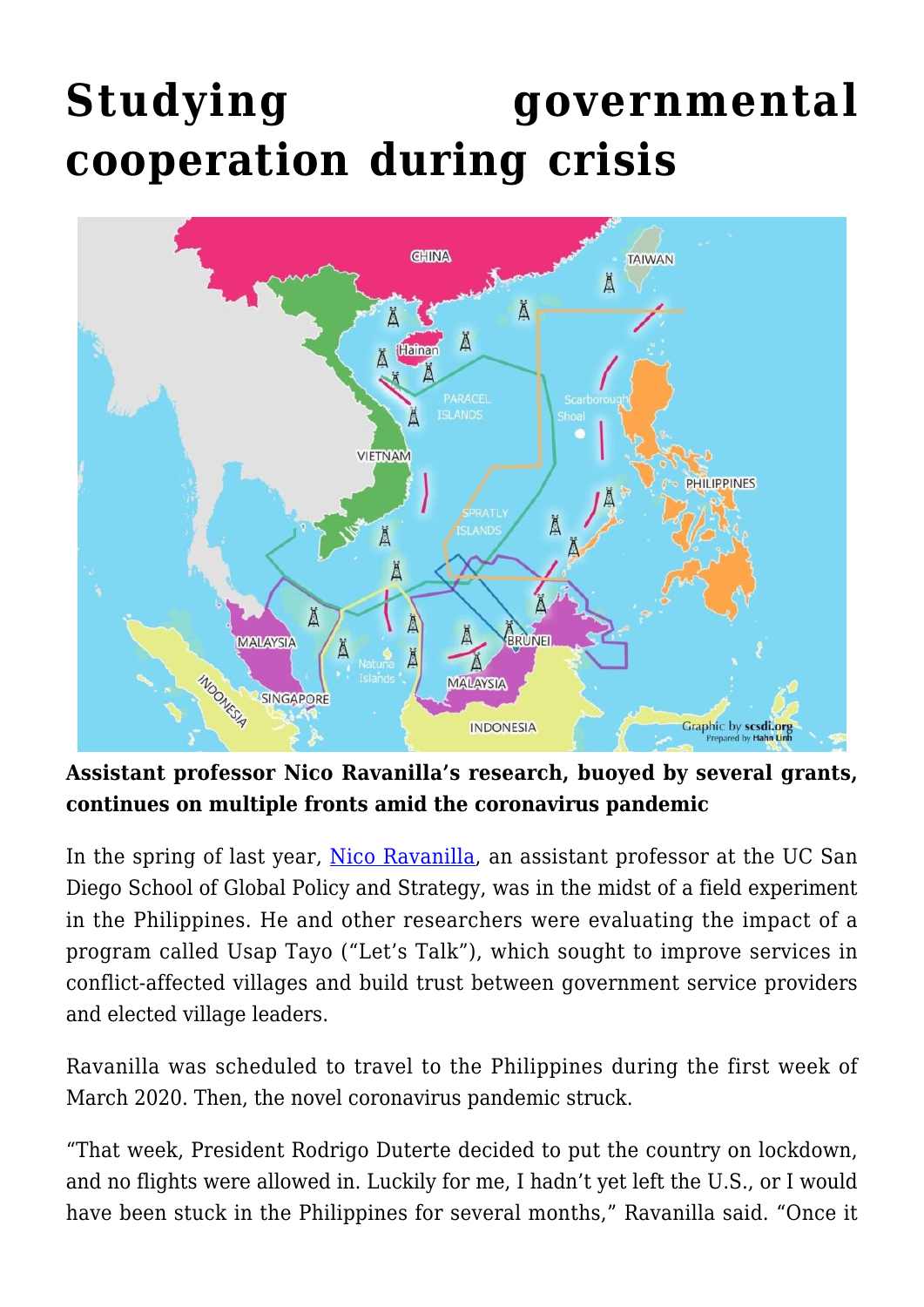was clear that the lockdown was not going to be lifted anytime soon, we had to come up with creative ways to keep the program running."



Assistant professor Nico Ravanilla

The COVID-19 pandemic presented a unique opportunity to test whether Usap Tayo's confidence-building activities induced leaders in these villages to share information they otherwise would not have, Ravanilla explained.

"Immediately after the government's lockdown order, the regional police leadership initiated an effort to gather data from village leaders about local risk factors crucial to the spread of COVID-19 in order to aid the region's inter-agency COVID task force," Ravanilla said.

Ravanilla said the team switched quickly to remote, one-on-one meetings by phone rather than in-person meetings in order to continue the research.

"It's not an ideal substitute for the in-person program interventions, but it certainly kept our research team and respondents safe and free from harm," he said.

Ravanilla and his colleagues found that leaders from villages who participated in the Usap Tayo program were 20% more likely than leaders in control villages to respond to the task force with timely COVID-19 risk information. [A paper with](https://doi.org/10.1017/S0003055420001148) [details of the study](https://doi.org/10.1017/S0003055420001148) is forthcoming in the American Political Science Review and – given the relevance to the ongoing pandemic – is open access, meaning it is available at no cost to scholars, policymakers and other interested parties.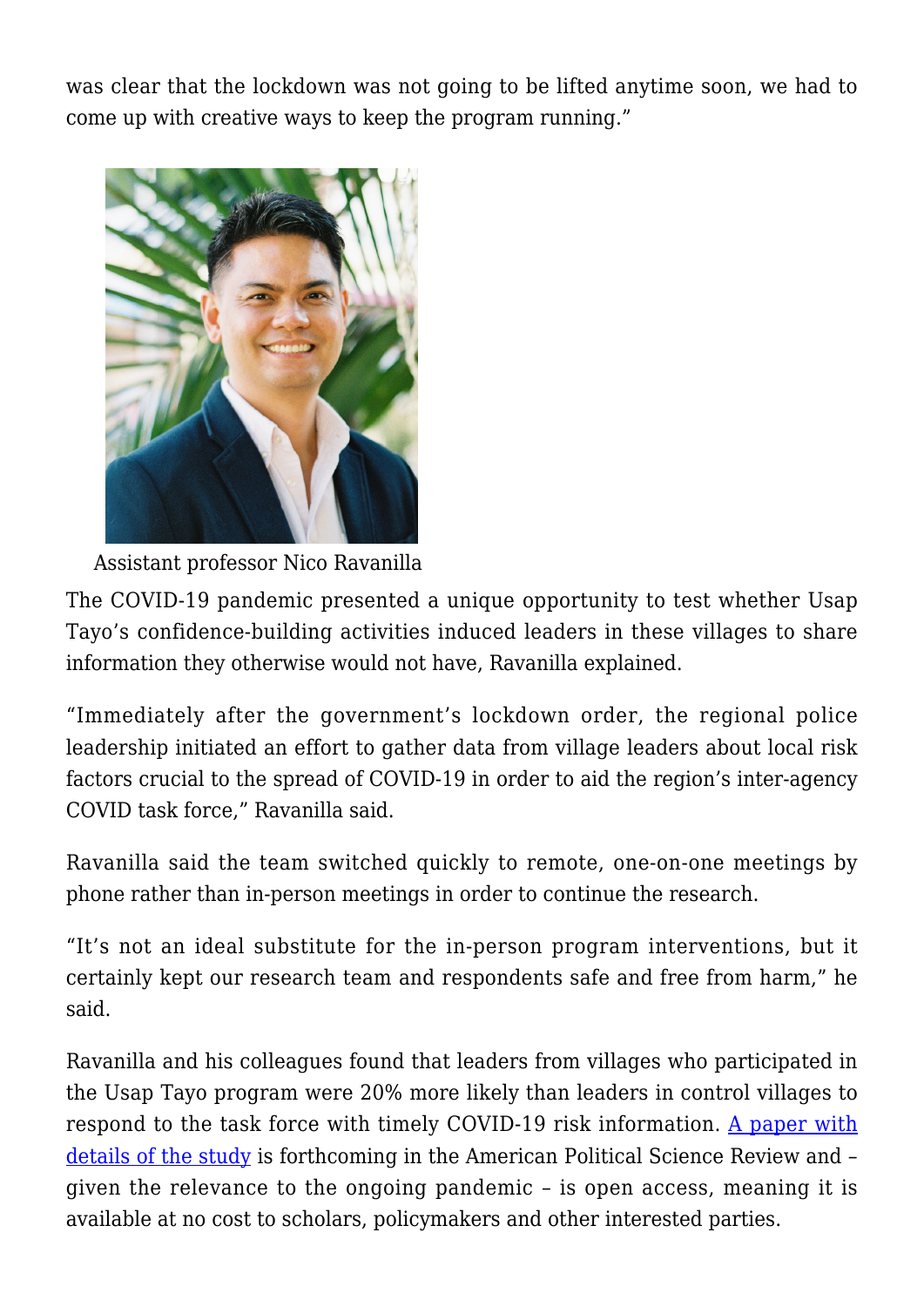"This finding implies that efforts to lay a groundwork of trust with local leaders can play an important role in determining whether cooperation happens once a crisis occurs," he added. "This is important because disease and disaster response in conflict zones is hard due to low community trust, with tens of thousands of lives lost each year."

Ravanilla, whose research focuses on improving governance by enhancing the quality of elected governments in developing democracies, was awarded a UC San Diego [Faculty Career Development Program \(FCDP\)](https://aps.ucsd.edu/faculty-resources/facdev/fcdp.html) grant for the 2020-2021 academic year. The award granted Ravanilla two course reliefs, which meant that after teaching two courses during the fall quarter, he will be able to devote his focus to writing and sending manuscripts for review during the winter and spring quarters.

"I'm really grateful that I was a recipient of the FCDP grant in the time of the pandemic. It was a huge help in terms of freeing me up from teaching duties to conduct my research," Ravanilla said. "I'm grateful that I am part of an institution that looks after its junior faculty this way."

Ravanilla has already worked to dedicate his additional time to continued research, such as that shared in the recently published paper ["Deadly Populism:](http://dotanhaim.com/wp-content/uploads/2020/05/Philippines_Drug_War.pdf) [How Local Political Outsiders Drive Duterte's War on Drugs in the Philippines"](http://dotanhaim.com/wp-content/uploads/2020/05/Philippines_Drug_War.pdf) in the Journal of Politics, and another forthcoming paper to be published in the American Journal of Political Science, ["Brokers, Social Networks, Reciprocity, and](http://dotanhaim.com/wp-content/uploads/2017/09/Ravanilla-et-al_APSA2017-paper.pdf) [Clientelism](http://dotanhaim.com/wp-content/uploads/2017/09/Ravanilla-et-al_APSA2017-paper.pdf)."

Ravanilla said he is watching the new administration closely, as he will need to follow the diplomatic stance of President Joe Biden's administration on issues surrounding South China Sea disputes – the subject of another ongoing research project.

"The South China Sea region, at the core of a rapidly growing Asia Pacific, has experienced growing levels of conflict in recent years due to overlapping maritime claims between Vietnam, the Philippines, Malaysia, Brunei, Indonesia and China," Ravanilla said. "The stakes could not be higher for understanding the dynamics of conflict, including how China, Vietnam and the Philippines in particular have been responding to global economic and political events in recent years with respect to the South China Sea region."